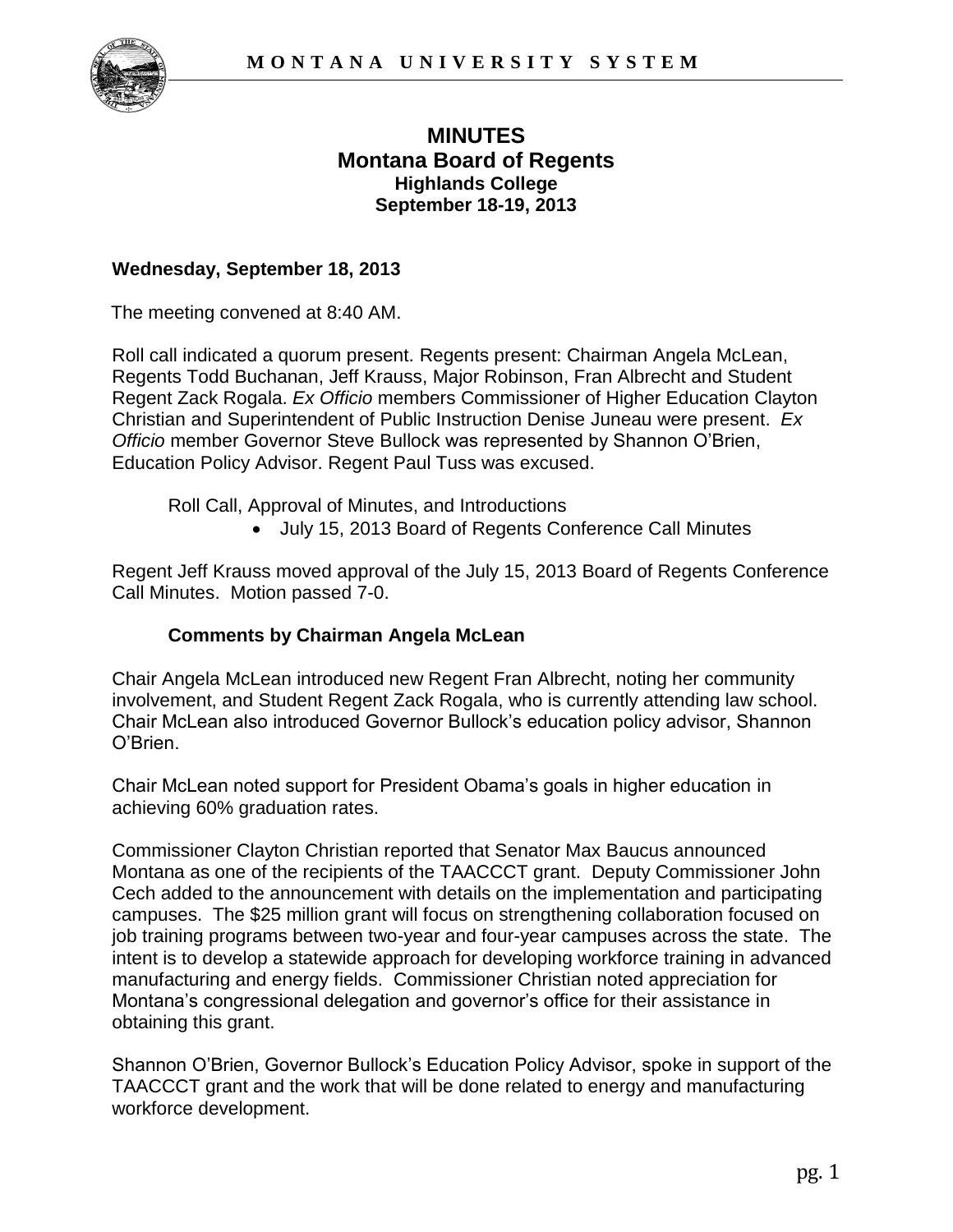

### **Commissioner's Report**

Commissioner Christian noted the focus at the recent Economic Summit on the critical role of higher education in workforce training. He pledged collaboration with business leaders in preparing students for their industries, which includes internships.

Commissioner Christian noted extensive work done in the MUS health insurance plans regarding access to the state health clinics.

Commissioner Christian spoke on the Governor's Main Street Montana project; every community has stressed the importance of higher education and collaboration between higher education and business leaders across the state for the good of Montana.

• Complete College Montana

Deputy Commissioner Tyler Trevor, OCHE, spoke on the commitment by Governor Steve Bullock to join Complete College America, which focuses on increasing the number of college graduation completions and increasing academic credentials for the citizens across the state. He pointed out the goal is to increase the percentage of Montanans that obtain a credential from 40% to 60% over the period of ten years.

Mr. Trevor noted this initiative is a nation-wide effort designed to develop specific strategies that move Montana forward. Steps include setting state and campus completion goals; uniformly measure progress and success; shift to performance funding; reduce time to degree; establish statewide approach to remediation and; restructure delivery for today's students.

Deputy Commissioner Trevor explained immediate areas of focus include implementing performance funding; increasing dual enrollment; creating guided pathways and academic maps for both two-year and four-year pathways and; measuring progress and outcome metrics.

• Performance Funding Update

Deputy Commissioner Trevor noted work being done on performance funding across the system by exploring and developing performance models for use in allocation methodology for appropriations to the MUS campuses. He explained the two phases include a short-term pilot phase and the second phase which will include faculty input in the development of the performance funding model.

## **ACADEMIC AND STUDENT AFFAIRS COMMITTEE**

# **ACTION**

a. Level II Action Items (from July submission)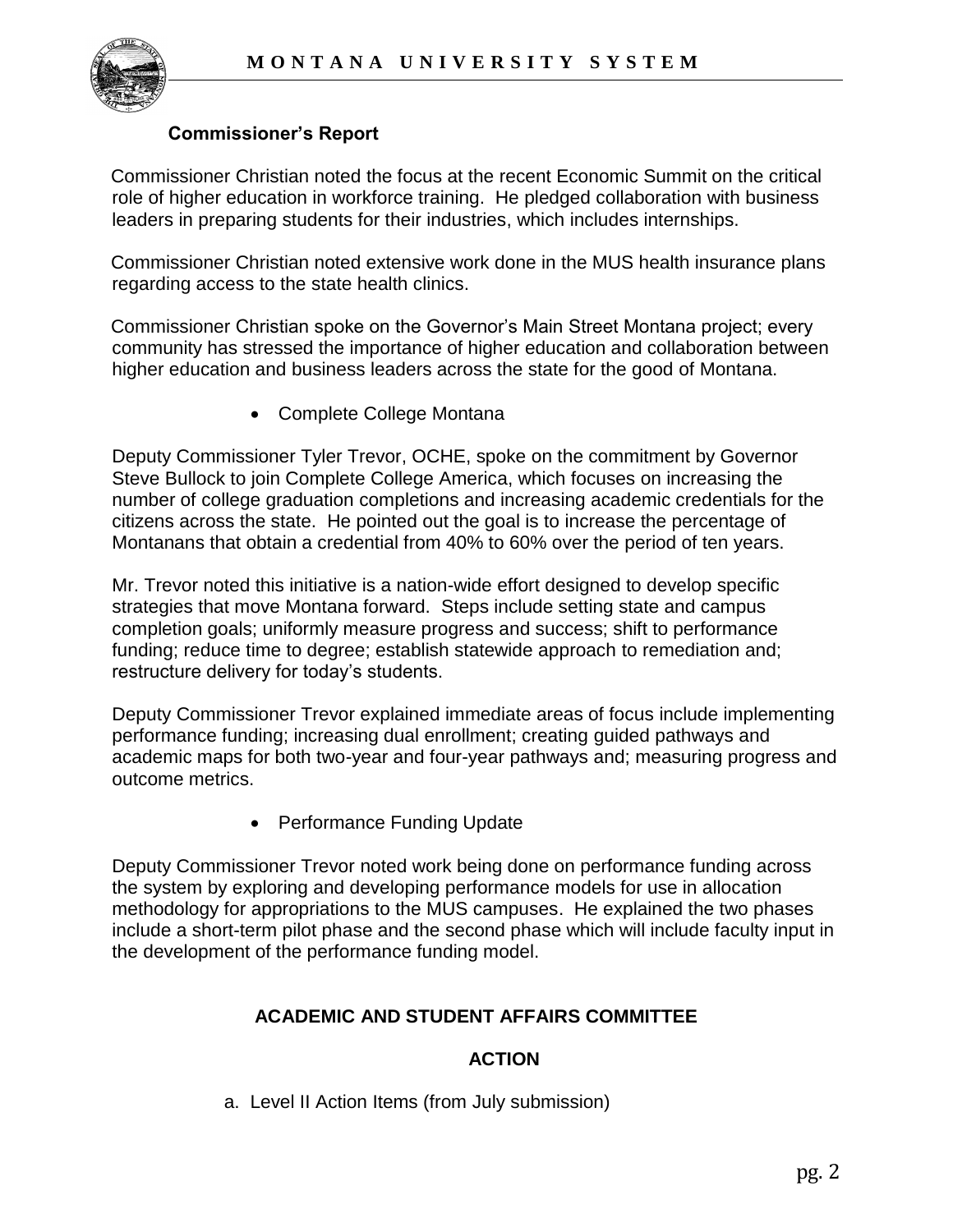

Deputy Commissioner Neil Moisey explained the Level I and Level II processes, whereas Level I are lower level changes that will not affect the mission of the campuses and will not require substantial additional resources, whereas the Level II requests involve substantial changes to programs and do impact the campus mission.

b. Policy 406 Revision; OCHE ITEM 160-102-R0913

Dr. Moisey noted this policy change involves the ownership of electronic course material. The intent is that electronic course materials be treated the same as traditional deliverer course material and would be considered as being owned by the particular faculty member.

c. Policy 504.5 Revision; OCHE ITEM 160-117-R0913

Deputy Commissioner Moisey reported that this policy was noted by the auditors as being duplicative. Campuses requested removing this policy since the components are duplicated in other current policies.

d. Honorary Degree: MSU-Bozeman

MSU President Waded Cruzado noted the request for an honorary degree for Philip Aaberg who has been an inspiration to and strong supporter of the MSU campus community.

# **CONSENT**

a. Level I Memorandum

Deputy Commissioner Moisey noted these changes are minor in nature and do not affect the mission of the campuses.

Chancellor James Limbaugh was asked to explain the process MSU-Northern used in conducting the academic program prioritization review. He noted that the process included campus review to identify programs for being placed into moratorium or termination, and the difficult decisions involved. He added that the next steps will include how to grow some of the programs that have determined to be a high priority for the campus.

Regent Todd Buchanan spoke in support of the efforts and leadership by MSU-Northern in this process and of campuses devoting resources to the strengths of the particular campus.

Dr. Moisey added that all campuses conduct the annual program review exercises, but that they typically occur over a seven-year process. The program reviews for all the campuses will be presented at the November BOR meeting.

Regent Jeff Krauss suggested that campuses conduct academic program prioritization reviews more frequently than every seven years due to limited resources.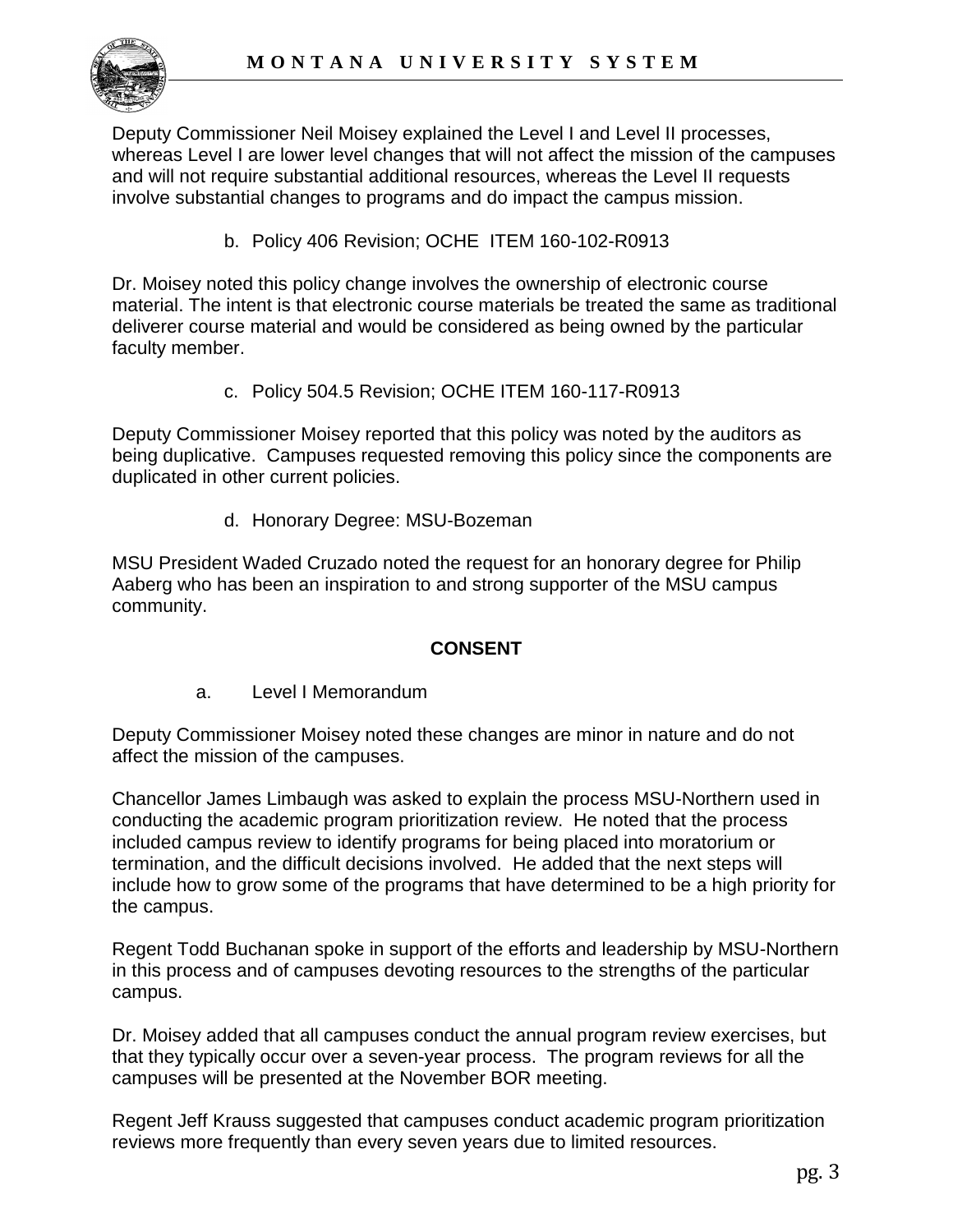

# **INFORMATION**

a. Veteran Success Initiative Update

Director of Student Services, Ron Muffick, OCHE, spoke on the Veteran Success Initiative which was created to ensure that the MUS campuses are veteran friendly and provide the necessary services for veterans to complete college. He is working with campuses for veterans space and services as a result of \$1M one-time only funding that was received for these purposes. He noted that efforts will include increases in enrollments and completions of veterans, having better data, financial literacy education, outreach activities, advising, peer mentoring, and mental health services.

Director Muffick noted that the Veterans Taskforce is investigating best practices, including what services are offered at each campus and online learning options. A website is being created that will include all of this information for veterans to be able to easily reference. Mr. Muffick explained that the campuses are now finding dedicated space to be used for these efforts, which makes it possible to continue these efforts into the future. He added that he is closely watching possible federal legislation related to allowing veterans to gain resident status for the purpose of tuition levels.

Regent Krauss noted commitment of the board to continue this effort.

b. Student Affairs Initiative

Director Muffick noted the creation of a group consisting of student affairs officers to discuss a variety of issues directly related to student affairs. The group will address financial aid, admissions and enrollment, career services, residence halls, counseling center, health centers and student conduct. The group will address one issue at each BOR meeting during the ARSA committee agenda. He said the intent is to affirm that student affairs operations are an important key to the successful student learning experience.

Mr. Muffick noted the goal to develop system-wide approaches to solving student issues with collaboration between campuses and the commissioner's office. He stressed the intent of campuses sharing resources and best practices rather than duplicating efforts.

Regent discussion included requests for student involvement and to address quality education.

- c. BOR Policy 303.7 Report Online Learning
	- $\bullet$  Policy 303.7 Policy
	- Policy 303.7 Summary Transmittal
	- Policy 303.7 Annual Report

Deputy Commissioner Moisey noted this report will be given at the November board meeting.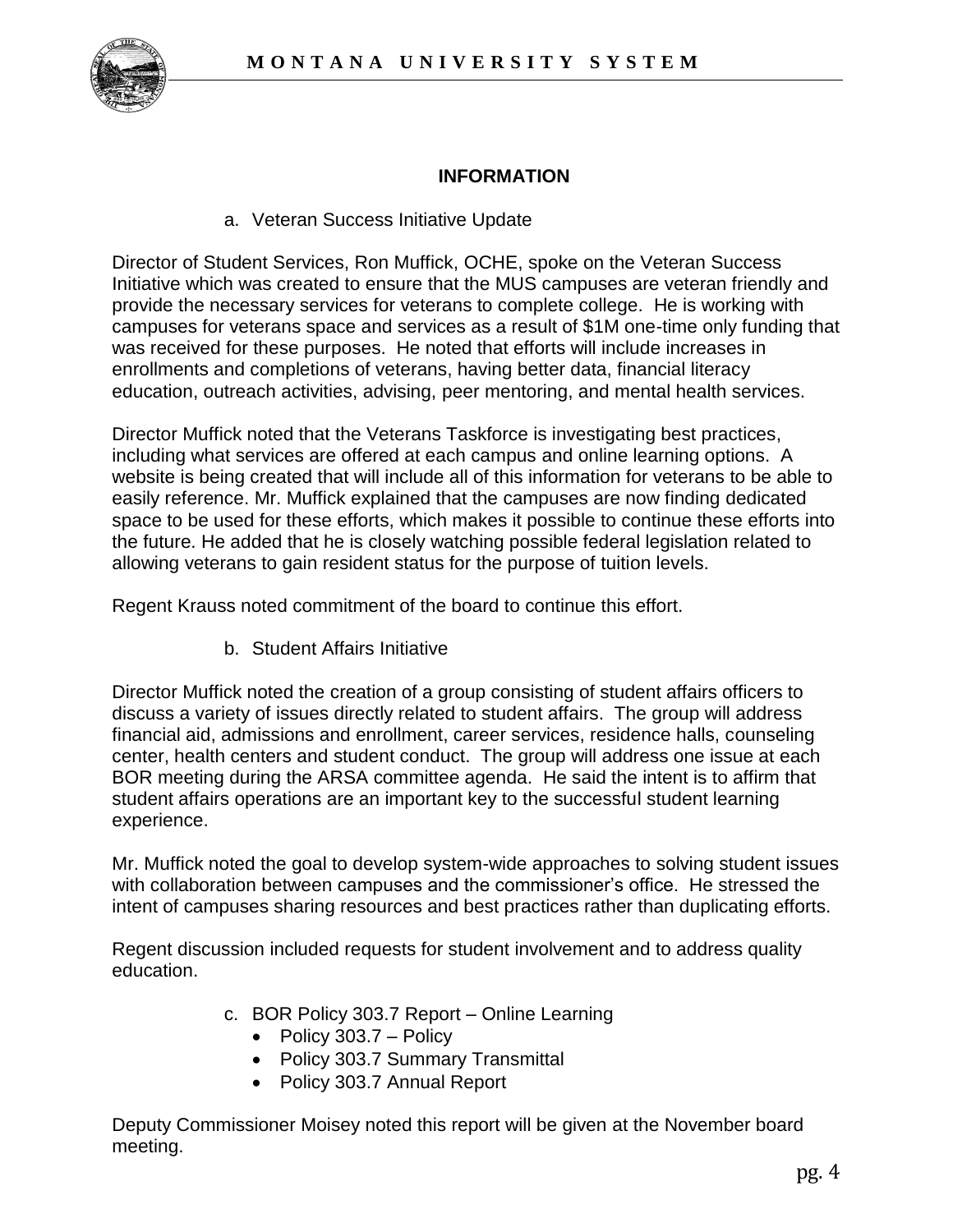

d. Accreditation Reports Update

Chair McLean spoke in strong support of dual enrollment efforts across the system.

Superintendent Denise Juneau

Superintendent Denise Juneau highlighted efforts related to common core standards, graduation completions, dual enrollment, partnerships, and increasing graduation attainment.

Regent Krauss recommended finding non-traditional delivery methods in which to provide continuing education courses to meet the needs of K-12 teachers.

Professor Bob Mokwa, MSU Faculty Representative, encouraged maintaining high quality of dual enrollment courses to help assure student success in higher education.

Shannon O'Brien, Governor Bullock's Education Policy Advisor, spoke on the governor's priorities, including the importance of education. She noted that the governor's office is doing an education tour across the state, including early learning, K-12, and higher education sites. She spoke in support of strong dual enrollment efforts.

# **ADMINISTRATIVE, BUDGET AND AUDIT OVERSIGHT COMMITTEE**

#### **DISCUSSION**

Review of MUS Budget Information & Metrics

Deputy Commissioner Mick Robinson reported that the total operating budget and spending authority for FY14 for campuses and OCHE will be presenting is \$1.4 billion and will require board approval. He explained that the 3% increase in authority was the result of legislative funding since there were no resident student tuition increases. He noted there will be some downward movement in funding from some federal research grants. Deputy Commissioner Robinson noted increases in the OCHE budget due to increased legislative funding received for WICHE/WWAMI expansions and the Veterans Success Initiative.

- Terms and Definitions for: *Definitions of MUS Funds/Accounts | Program Expenditures and Budget Metrics*
- All Funds Operating Budget

Regent Robinson requested receiving additional information from the campuses when there are significant budgetary changes. Deputy Commissioner Robinson replied that some of the plant fund changes are a result of major construction projects that the board approved prior to this, but that are being completed at this time.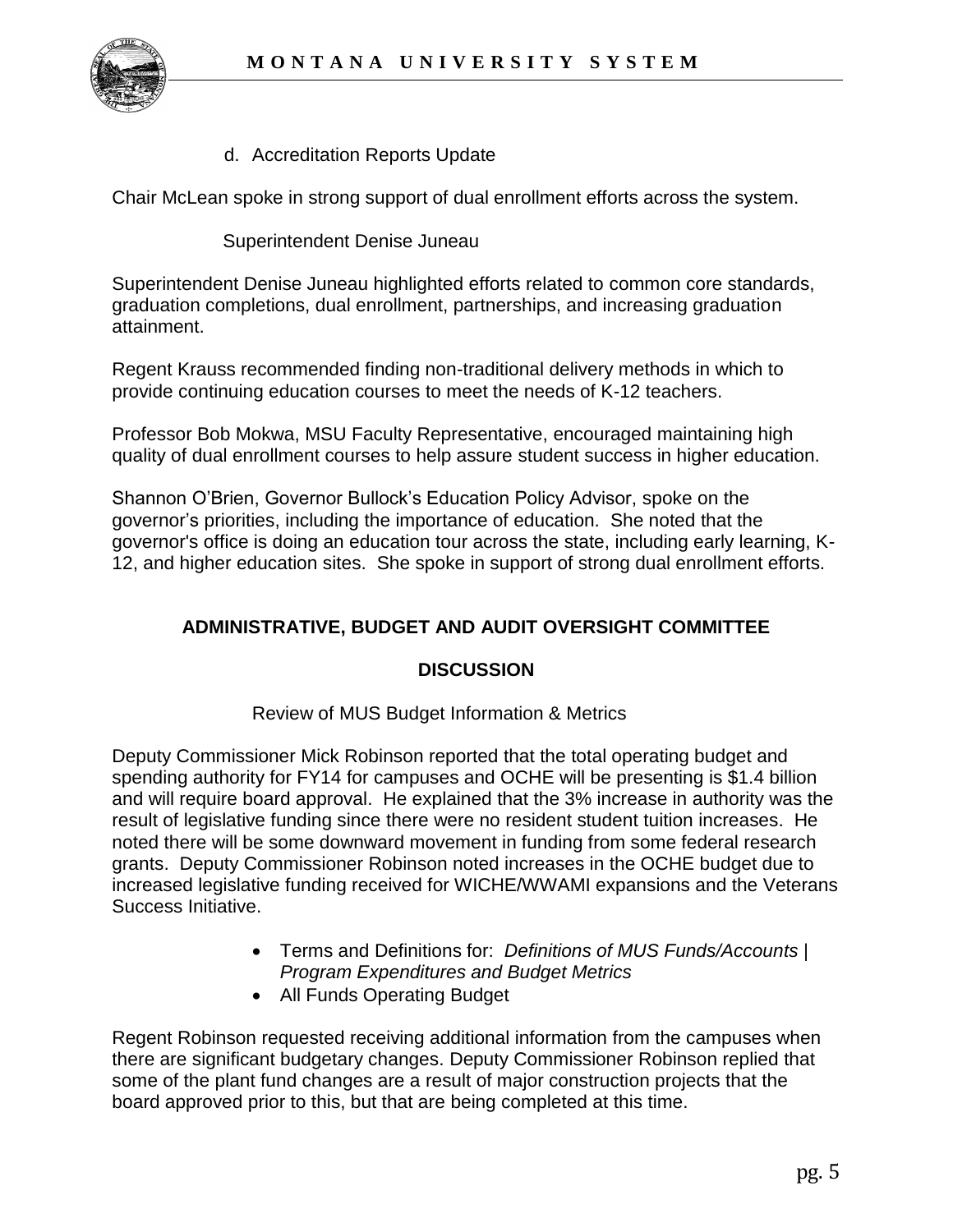

Deputy Commissioner Robinson noted the increased level of state support received is indicative of the governor's and legislative support of higher education. He said the MUS will need to provide the legislature with information indicating how the MUS used particular one-time-only funds for designated projects.

- State Funds Summary
- BUD 300 Current Unrestricted Revenue Summary
- BUD 200 Current Unrestricted Expenses Summary
- Enrollment Summary

Deputy Commissioner Trevor explained the enrollment figures and the process used in obtaining those figures. He will present the official enrollment figures at the November BOR meeting.

Expenditures Per Student FTE Summary

Deputy Commissioner Robinson noted this document included the total spending per campus divided by total FTE students. This is a method used on a national basis.

Expenditures by Program Summary

Deputy Commissioner Robinson noted these are the program categories looked at nationally. He stressed that the MUS Strategic Plan states the goal for the MUS should be 70% of funding to be used for instruction, academic support and student services.

• Faculty & Staff Ratios

Deputy Commissioner Trevor explained that this information was used with legislators and proved helpful in addressing what is the appropriate number or ratio of faculty to students? He added that 18 to 1 is an average benchmark to use.

Campus Budget Presentations

- UM Campuses and Agencies
	- o UM- Missoula; including Missoula College UM, Bitterroot College UM and FCES

President Royce Engstrom recognized enrollment challenges and said UM is making recruitment and retention efforts a top priority. He noted that tuition and mandatory fees at UM are the lowest in the entire country. Decreased enrollment has caused the student FTE to contract administrators/professional and student FTE to classified employees to decrease. President Engstrom presented action steps including: hiring an outside consulting firm to assist with recruiting; conduct an analysis of financial aid, scholarships, fellowships, and waivers; invest in in-state and out-of-state marketing and; maintain an attitude that students are consumers with many choices available to them.

President Engstrom presented budgetary information for the Forest Conservation Experiment Station and stressed the importance of providing information for landowners on water availability.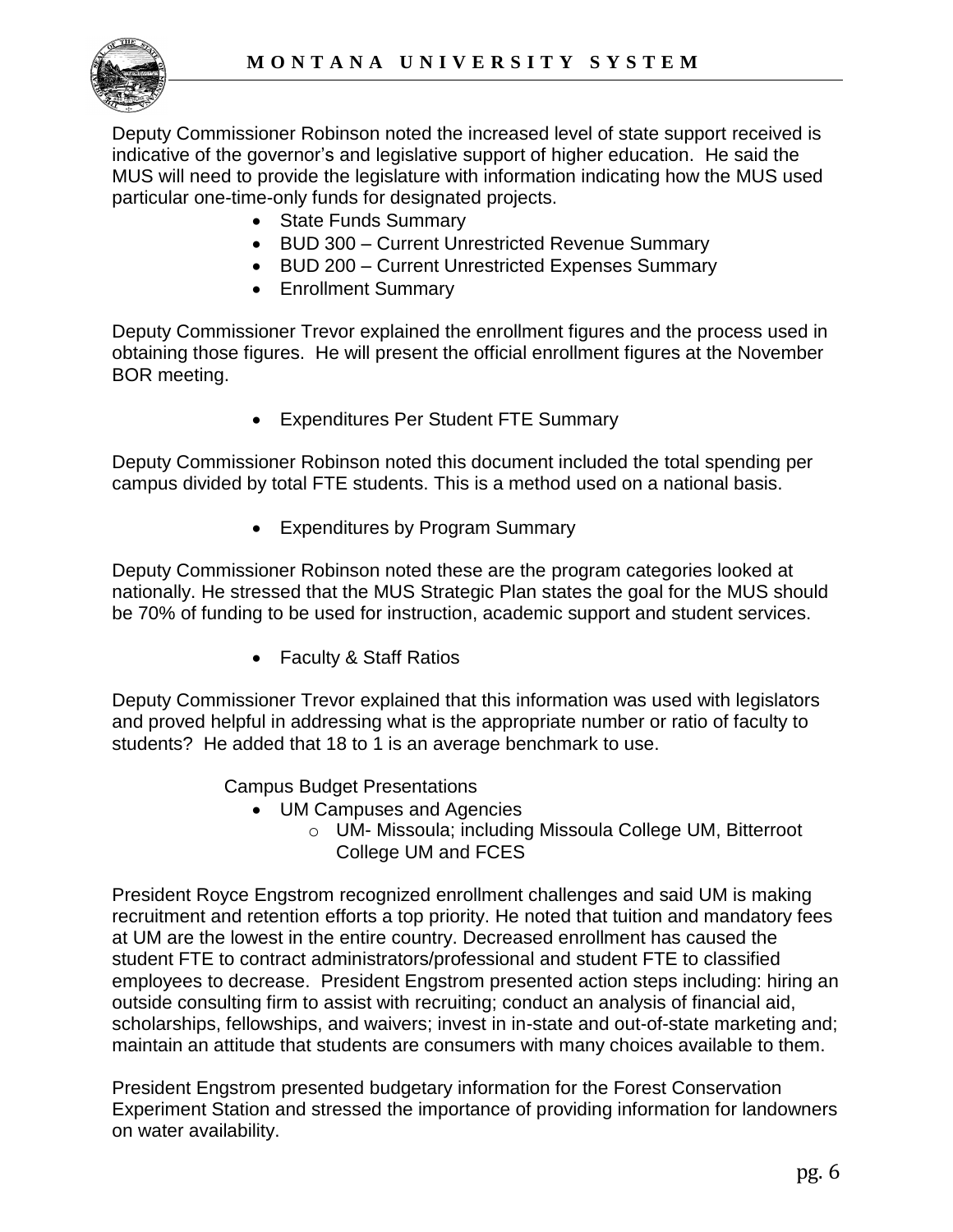

o MT Tech of UM: including Highlands College of MT Tech & Montana Bureau of Mines and Geology

Chancellor Don Blackketter told the board his campus is being more strategic with recruiting to focus efforts on: retention efforts through social media; providing virtual mentoring; supplemental instruction in math and chemistry and; by hiring directors of freshman engineering and student success.

Chancellor Blackketter presented information on the MT Bureau of Mines and Geology budgets, noting research and outreach accomplishments, as well as information on Montana's geologic resources and groundwater/surface water interactions.

o UM Western

Chancellor Dick Storey noted the UM Western predicts flat enrollment. He noted the campus exceeds the 70% target in funding devoted to instruction, academic support and student services.

o Helena College UM

Dean Daniel Bingham told the board Helena College UM has seen an increase in parttime students and a large increase in dual enrollment students. He noted that Helena College UM employs a high number of adjunct faculty. He added that the campus delayed hiring of personnel during FY13, which resulted in lower than expected expenditures.

Board discussion included: the possibility of centralizing some serviced; outsourcing some services; decreases in high school graduation rates will have a continuing impact on the MUS; concern regarding MUS campuses competing for the same groups of students and; a reminder that the MUS is a public university system and certain services still need to be provided at each of the campuses.

Commissioner Christian noted that Montana demographics show a downward trend in high school graduation rates. However, when addressing national goals and state-wide goals, those include growth components regarding increasing college degree attainment rates.

Campus Budget Presentations

- MSU Campuses and Agencies
	- o MSU-Bozeman; including Gallatin College MSU and Agencies (AES, ES, FSTS)

President Cruzado reported that MSU has increased enrollment due to marketing and retention efforts. Strong efforts have focused on getting students who are missing just a few credits to graduate. While MSU has more students, those students are taking increased credit loads. She noted that the enrollment growth at MSU resulted in additional tuition revenue which MSU used to increase the number of faculty and class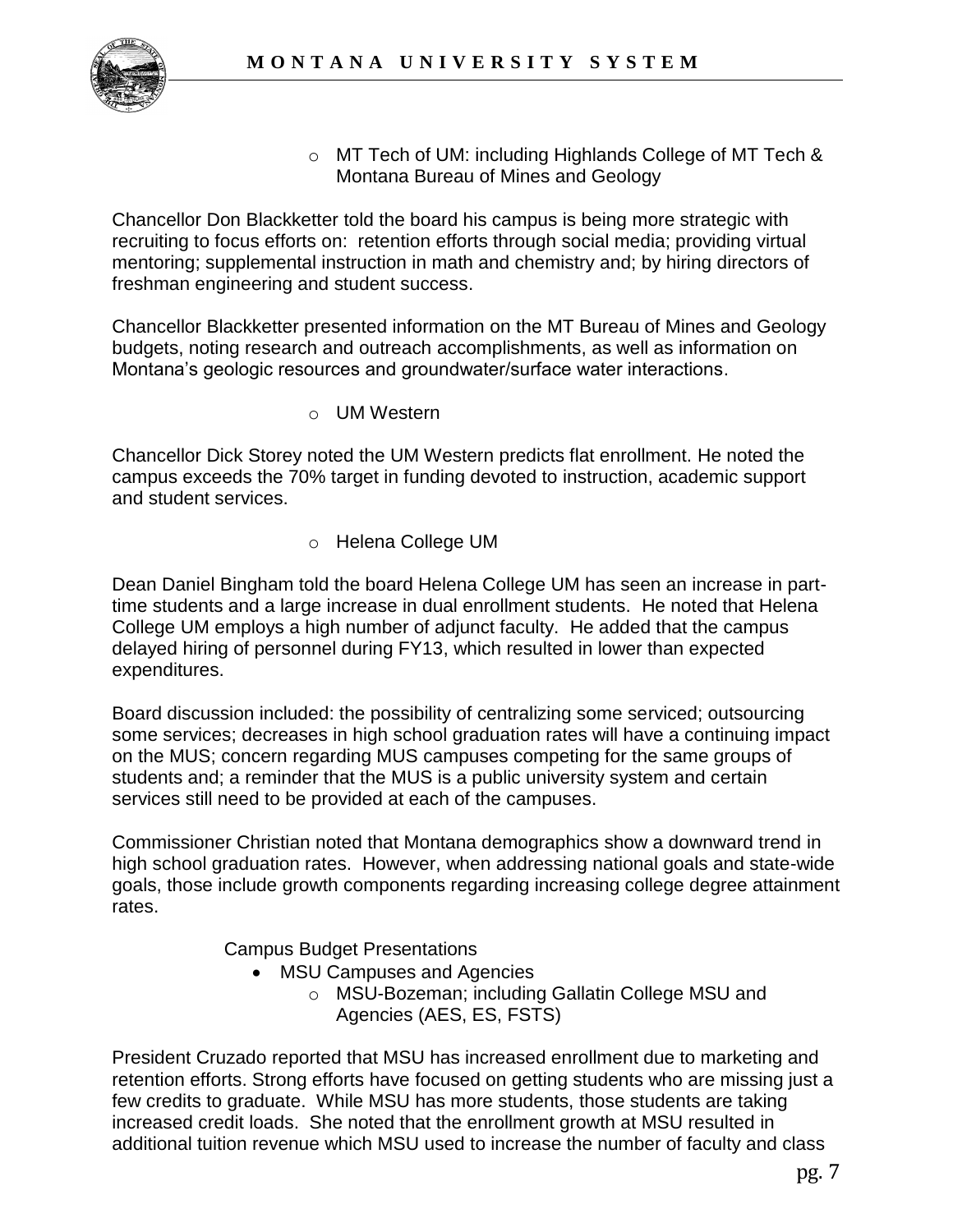

sections offered, as well as to improve student and academic services. She added that the campus has experienced increases in costs associated with insurance and library services.

President Cruzado said the MT Agricultural Experiment Station provides services across the state in implementing improved pest management in crops, research focused on new varieties of wheat, and collaboration with constituent groups. Challenges faced by the Experiment Stations include employee compensation, recruitment and retention, and on-going costs associated with facility and laboratory equipment and improvements.

The MSU Extension Service supports local extension programs in local communities across the state and maintains strong county partnerships, noted President Cruzado. She added that the outcome of the Federal Farm Bill may have significant impact on the Extension Service.

President Cruzado told the board that the Fire Services Training School is a tremendous asset to Montana and that they reduce risks to communities and increase firefighting skills by offering training and services in the communities.

President Cruzado noted budgetary shortfall challenges in research funding and stressed that research is still a high priority of MSU. She and her staff will look for other resources to backfill \$2 million She has formed a taskforce that has been charged with looking for alternatives of how to backfill the remaining \$1.2 million. President Cruzado requested that the board approve the MSU budget, but with full realization that she has not had ample time yet to receive the recommendations of the taskforce and how they will move forward.

o MSU-Billings; including City College at MSU Billings

Chancellor Rolf Groseth noted declining enrollment, but stressed commitment to remaining efficient and to serve the students with the available resources. He added that his campus focused resources to advance strategic initiatives. Chancellor Groseth said the campus is dedicating funds into both marketing and direct recruiting' and will be reaching out to former students that are close to graduating, but have stopped their college attainment efforts.

## o MSU-Northern

Chancellor James Limbaugh noted a slight increase in enrollment. MSU-Northern exceeded their enrollment goals and identified ways to improve advising and recruiting, Growth areas included new business, nursing and welding. He strongly stressed to the board that it will take several years to complete the process of implementing the program reductions that they've recently agreed to make according to the recent program review, as they have an obligation to the students already enrolled in those programs.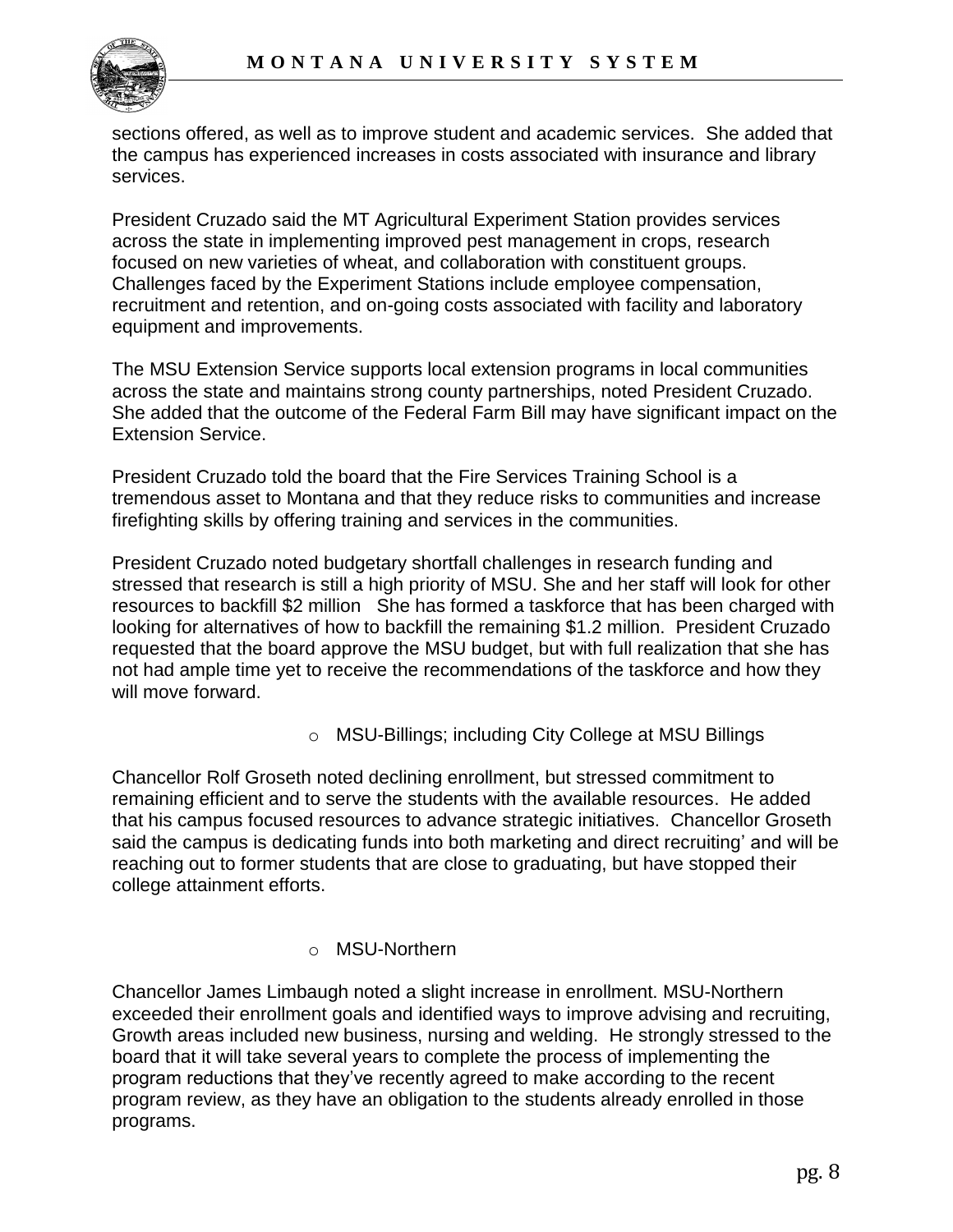

# o Great Falls College MSU

Dean Susan Wolff, noted the expansion of the welding program and the reinstatement of the nursing program, which are reflected in the budget increase. She said a large portion of budgetary increase resulted from employee compensation and employee health care expenses. Dean Wolff said Great Falls College MSU has implemented a program that flags students that may not be attending classes, which allows the advisors to contact the student to try to remedy the situation.

Questions of MSU campuses

Regent Krauss spoke in support of the Ag Experiment Stations and the Local Government Center.

Regent Robinson recommended focusing efforts on students that are just a few credits away from achieving their degree completion.

Regent Albrecht spoke in support of the efforts to meet students' needs.

Commissioner Christian explained that this method of presenting the campus budgets shows trends and allows the board to hear the same information under the same structure from each campus. He cautioned the campus CEO's against intra-state competition in recruiting efforts used to attract the same groups of resident students. He said he was aware of recruitment efforts for out-of-state student, but he expressed strong concerns regarding campuses using state funding focused on the same groups of students. Commissioner Christian reminded the board and campuses that although some discussions regard performance funding as being a new effort, they need to realize performance funding has already been in place to some degree in the FTE funding models described in today's presentations. He noted that the presentations indicate that campuses are trying to posture themselves to recruit more of the FTE to their perspective campuses, which is understandable, but that it also causes him concern.

Commissioner Christian noted that the MUS campuses are run efficiently and effectively and applauded the campuses for their work.

Campus Budget Presentations

- Community Colleges
	- o Dawson CC

President Mike Simon noted Dawson Community College faces challenges as well as opportunities. He stressed that DCC needs to serve the students and community in a manner different than in the past. DCC is focusing resources toward workforce training and career and technical training opportunities; is developing a new strategic enrollment management plan to target enrollment growth and; needs to achieve a level of enrollment that is sustainable. President Simon recognized that DCC is going to have to grow its way out of its current situation.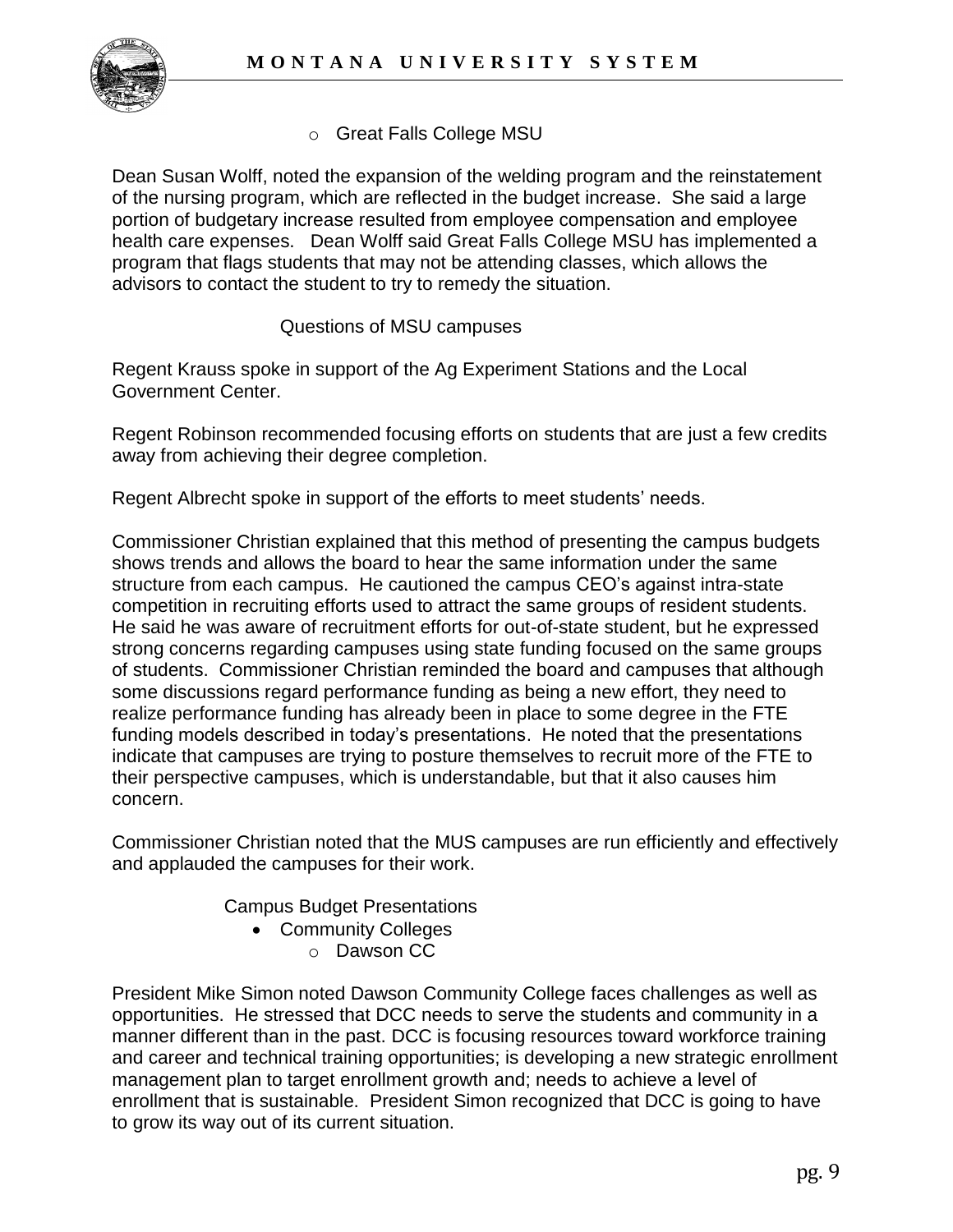

o Flathead Valley CC

President Jane Karas noted that FVCC experienced large enrollment growth several years ago in response to the change in the economy; that level of growth was not sustainable. She said FVCC has eliminated programs with low enrollment and added new health care and occupational programs.

o Miles CC

Interim President Lisa Watson noted that MCC has experienced a decline in enrollment. She said there is a local decline in high school graduates in the regional schools, which results in large decreases in enrollment at MCC. Ms. Watson also noted a decline in traditional students enrolling at MCC. She added that MCC is implementing a strategic enrollment plan to utilize new marketing and recruitment efforts. She said they are supporting programs that are growing and sustain programs that already exist.

### **ACTION**

- a. FY 2014 MUS Operating Budgets; OCHE *ITEM 156-105-R0912* 
	- All Funds Summary
	- MUS Operating Budgets System Summary Information and Campus Specific Information

Deputy Commissioner Robinson explained that this is a summary of what was already presented by the campuses earlier.

b. Smart Buildings Initiative Fund Policy; OCHE *ITEM 160-104-R0913* 

Student Regent Zack Rogala explained that this item is a student initiative that has been evolving over the past two years to make investments in utility conservation projects. This allows campuses to create an account, using energy savings, to make investments that will reduce the operation costs of campus buildings. He noted that students across the MUS are in support of this.

Deputy Commissioner Robinson urged support and noted this has been developed in cooperation with the financial offices on both MSU-Bozeman and UM-Missoula, as well as the commissioner's office.

## **CONSENT**

- a. Proposal to Lease Two Building; MT Tech *ITEM 160-1501-R0913*
- b. Proposal to Lease Building for Bureau of Mines and Geology; MT Tech *ITEM 160-1502-R0913*
- c. Authorization for Operating Agreement Between UM Western and UMW Foundation; UM Western *ITEM 160-1601-R0913*
- d. Revision of BOR Policy 940.2, Application Fee; OCHE *ITEM 160-101- R0913*
- e. Renne Testing Center; MSU-Bozeman ITEM 160-2003-R0913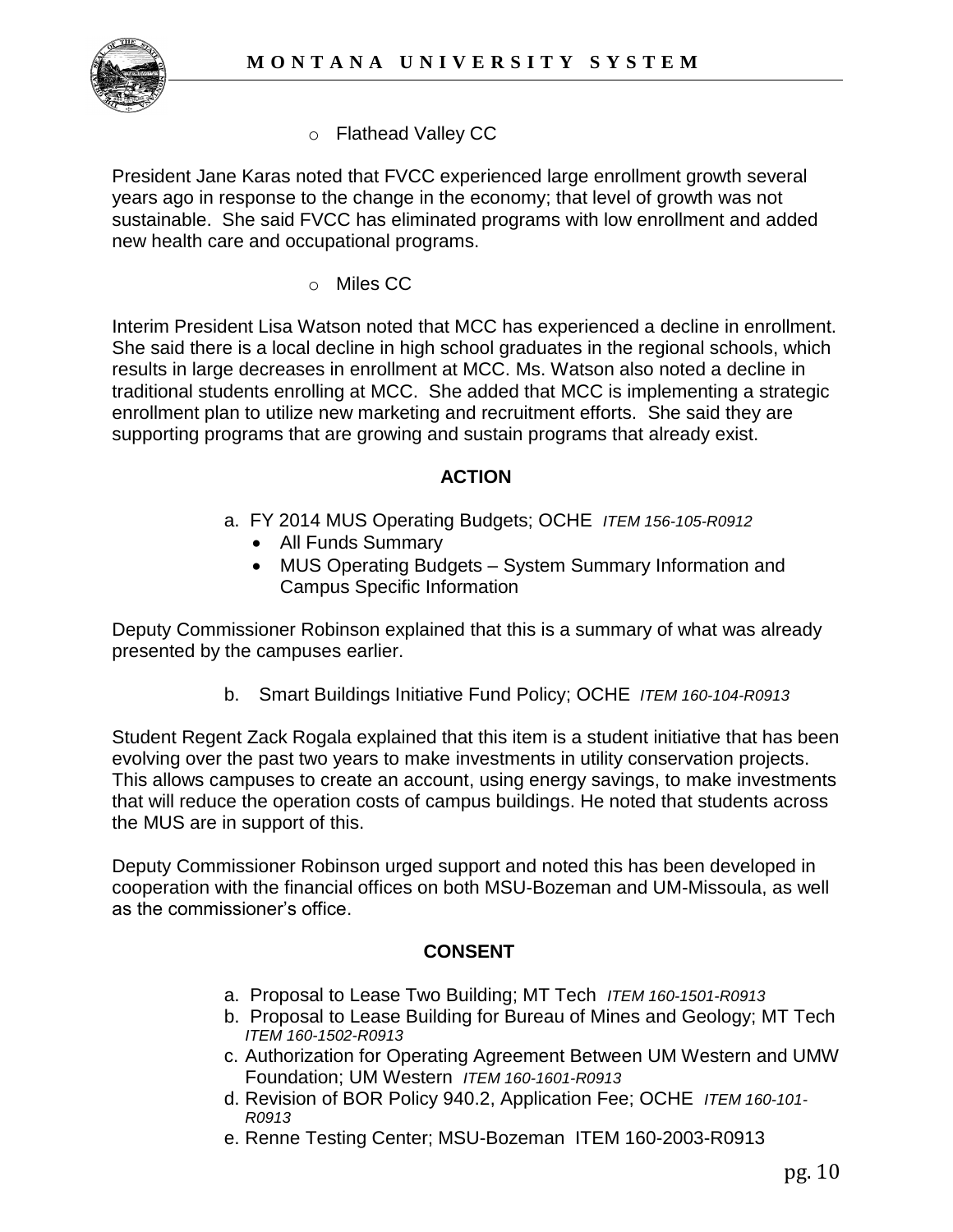

- f. Lewis Hall Basement Lab Renovation; MSU-Bozeman *ITEM 160-2004- R0913*
- g. Lewis Hall 307 & 407 Renovation; MSU-Bozeman *ITEM 160-2008-R0913*
- h. City College Repair/Replace HVAC; MSU-Billings *ITEM 160-2702-R0913*
- i. Renovate Existing Facilities; Great Falls College MSU *ITEM 160-2904- R0913*
- j. Renaming Center for Entrepreneurship; MSU-Bozeman *ITEM 160-2009- R0913*

Regent Robinson requested moving item "f" Lewis Hall and Renovation and item "h" for City College Repair from the consent agenda for further discussion.

Regent Robinson asked what the consultant fees listed included in consent item "f", ITEM 160-2004-R0913. Vice President Terry Leist, MSU-Bozeman, said the consultant fees involve design fees.

Regent Robinson requested the campus include that information detail in the items in the future.

Deputy Commissioner Robinson responded that is one of the policies that will be brought to the November BOR meeting to be revised and he assured the board that language will be included to address Regent Robinson's concerns.

Regent Robinson spoke on "h", ITEM 160-2702-R0913. He noted no budget was shown on that item and again stressed that he would expect to see the budget details included. Deputy Commissioner Robinson explained that the  $2<sup>nd</sup>$  page references the equipment and the overall replacement costs.

Chancellor Groseth responded that this is an estimate and that the campus facility people would be purchasing the equipment to perform the necessary system replacements.

#### **INFORMATION**

#### a. Bitterroot College Facility

UM President Engstrom reported that there is a set of developers considering building a facility for the Bitterroot College to use to offer courses. He has encouraged the developers to include a philanthropic donation in rent, but does not know if that will occur. The intent today is simply to give the board a heads up because if this goes forward, it will go quickly.

b. UM Finance Planning

UM Vice President Mike Reid explained possible finance options being considered. He noted that the university has been looking at alternatives for loans falling between \$3 – 10 million. Mr. Reid said the most cost effective approach is a direct placement with a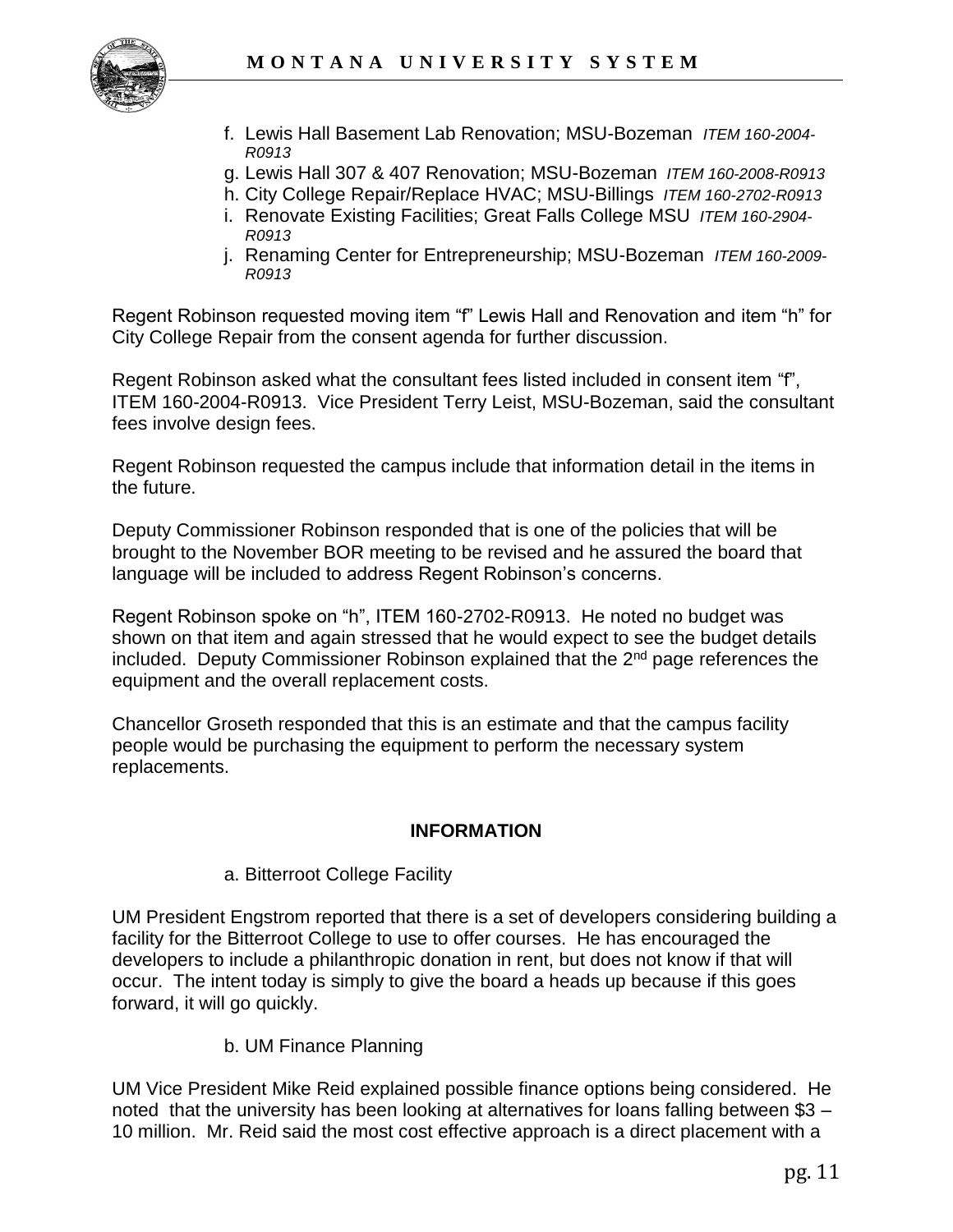

local bank under that umbrella of the existing indenture. He has met with some local banks and will be receiving proposals from those banks in the near future.

- c. MSU-Bozeman Creative Arts Center Access Improvements
- d. MSU-Bozeman AJMJ Ecology Lab Renovations

Deputy Commissioner Robinson noted information items c & d are both projects on the MSU-Bozeman campus.

e. MSU-Bozeman Housing Dining Financing Plan

MSU Vice President Terry Leist explained this finance plan includes a potential housing expansion, dining upgrade and a financing piece. He said the intent is that MSU will present this to the board at the November BOR meeting for action.

Regent Krauss noted this takes fees paid for by the students for other projects and using those fees for purposes other than what they were intended for. Regent Krauss expressed concern and wanted to consider this proposal further before action is taken.

Chair McLean agreed the board needs to learn more about how public private partnerships work, but also urged the board to take action on this proposal at the November meeting because of the students' needs. She noted that following research on options, this option was recommended to MSU by the consultants.

Commissioner Christian noted that the campuses and commissioner's office have been looking at other options for student housing at both MSU and UM. He said public funds are more limited and restricted than the private sector; some private developers can do these more efficiently. He told the board other options are being considered and how the options would potentially intersect with the private sector and when it would be appropriate to proceed with an option like this.

President Cruzado responded that she has a responsibility to the students and parents of MSU students. She said she does not want to compete with the private sector regarding this, but she has an obligation to the students of MSU to provide options. She urged the board to support this project.

Regent Albrecht spoke in appreciation of exploring options with the private sector. She said the campus needs to be given the power and authority to proceed with projects such as these.

## **Public Comment:**

Sandy Osborne, MSU faculty member, urged the board and campuses to target potential students that are children of MUS employees in recruitment efforts and to remind them of the tuition waivers that are available to children of MUS employees.

The meeting recessed at 5:45 PM.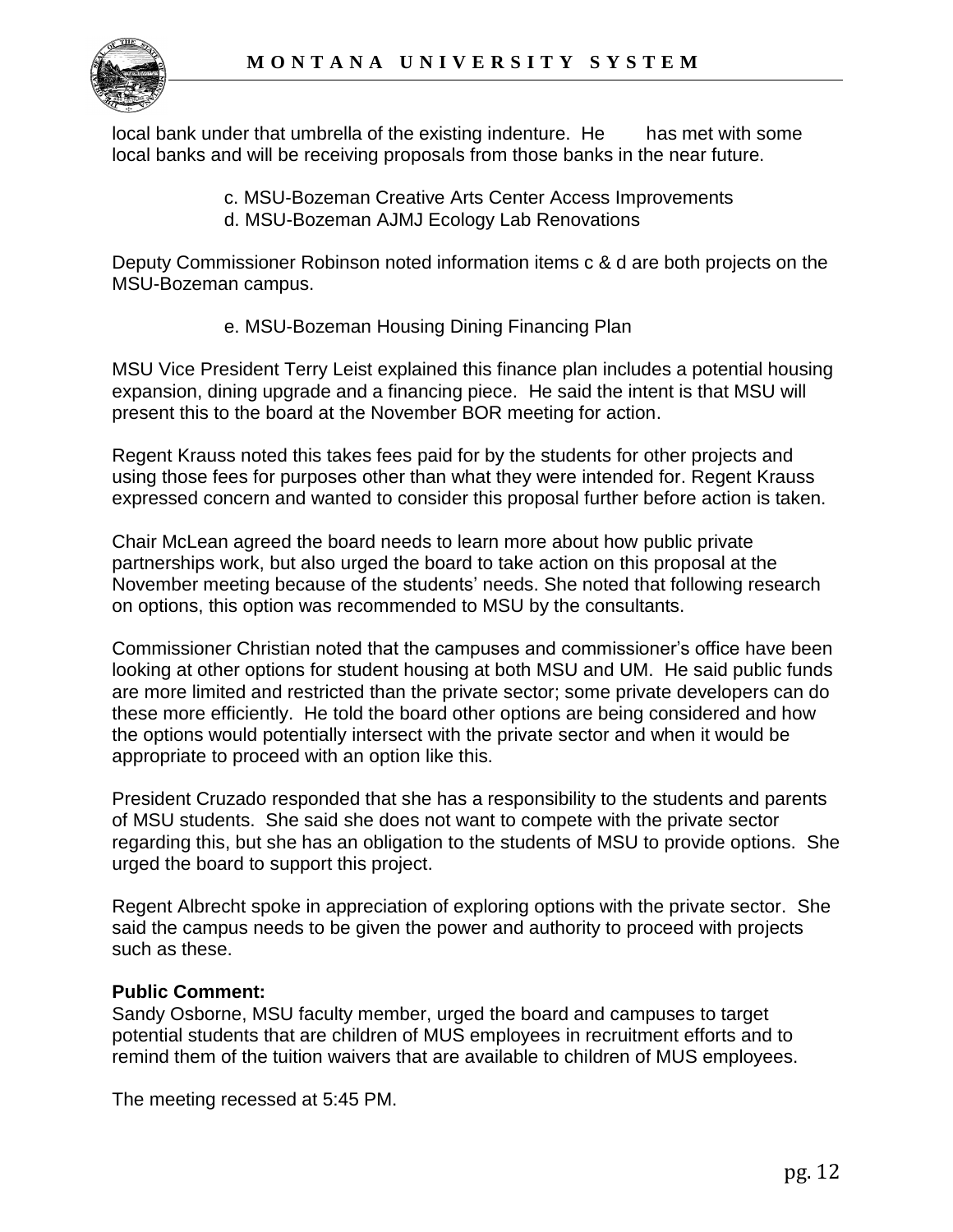

## **Thursday, September 19, 2013**

### **Long Range Building Program Presentation**

Deputy Commissioner Robinson explained the LRBP process that begins with all the MUS campuses this fall. He noted this is a continuous planning process beginning with campuses compiling possible construction and deferred maintenance projects, followed by the campuses prioritizing their needs. Mr. Robinson noted the MUS project priority ranking guidelines for projects that would qualify. The priority list will come to the board for approval at the May 2014 BOR meeting. He stressed there is a significant focus on deferred maintenance costs. The lifetime operation and maintenance of the buildings is often higher than the construction costs. Deputy Commissioner Robinson noted the projects must adhere to regents' priorities and that there has been a reasonable balance among MUS units over multiple biennia. He told the board that there needs to be a significant need in order for a new construction project to make it on the priority list.

#### **MT Tech Long Range Building Program Presentation**

Chancellor Don Blackketter noted some LRBP requests for MT Tech that are indicative of typical projects that would be included in the priority list sent to the president. He noted that some of the projects listed include code compliance needs for the buildings. Chancellor Blackketter stated that many of the renovations would actually increase the usable space they currently have. The campus process includes involvement of faculty and students before being brought forth to the BOR.

Regent Robinson asked Deputy Commissioner Robinson to explain the process that the campuses go through to award projects to an architect or consultant. Deputy Commissioner Robinson responded that the process includes: the Architecture and Engineering Department at the State level (A&E) determines the RFP that is needed; A&E chooses a project committee according to statute; the department sends out the RFP to the approved list of architects that qualify; the committee selects a limited number of architecture firms that they recommend and; they forward the list of three architectural/design firms to the A&E division.

Regent Albrecht asked what priority MT contractors are given to participate in that process. Deputy Commissioner Robinson said that A&E makes the decision. In the past, there had been a preference given to Montana contractors and that is no longer in place; but rather, low bid proposals are awarded preference.

Campus CEO's told the board of capital campaigns that have begun to help raise funds to go toward renovation and construction projects; they noted working with potential donors and industry partners.

Chancellor Blackketter cautioned the board to be careful about depending too heavily on possible donors, as it is not as enticing for private businesses to provide funds for construction on campuses as it may have been in the past.

Commissioner Christian noted that his office works with the campuses, the executive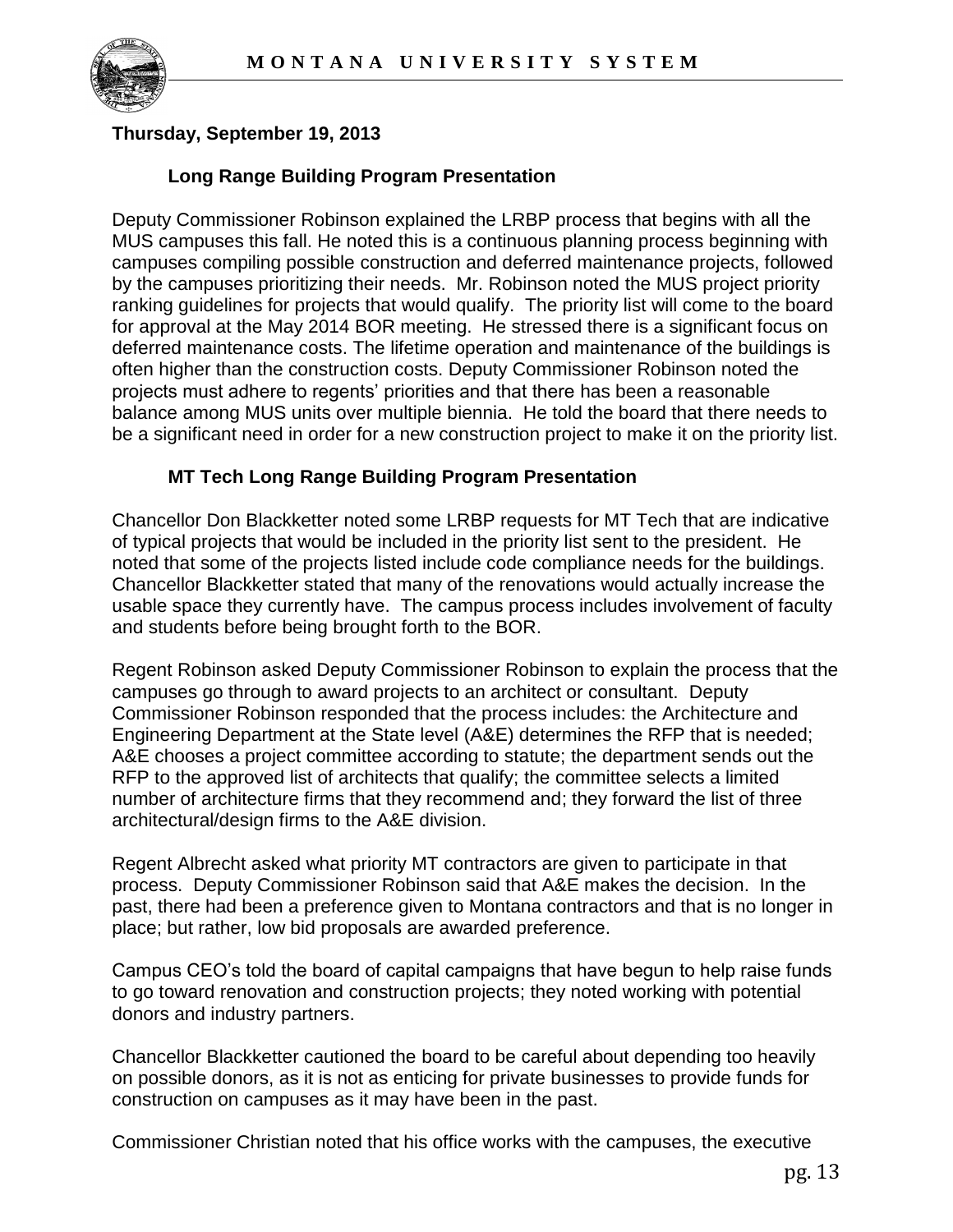

branch, and the legislature with the priority list that the board approves; the MUS also seeks legislative support for some large deferred maintenance projects. He reminded the board that some projects are also covered by certain fees paid for by the students with funds going into a pool that are used for maintenance projects. The Smart Buildings Initiative was specifically designed to create pools of funds to be used for maintenance projects on campuses, for example.

### **STAFF AND COMPENSATION COMMITTEE**

Regent Robinson said he will be working with the other committee members to develop a Staff and Compensation Committee Work Plan for the November BOR meeting.

Regent Robinson noted he will be working with the OCHE staff and MUS groups similar to the past Compensation Focus Group on developing an action plan to move forward and to research additional options in to enhance overall compensation for MUS employees.

### **INFORMATION**

#### Compensation and Collective Bargaining Update – OCHE Staff

Deputy Commissioner Kevin McRae updated the board on the collective bargaining progress and noted that that board would be acting on the 11 labor agreements that have been ratified so far. He said BOR guidance was for a 2.25% salary increase plus \$250, effective October 1, 2013 and October 1, 2014. Commissioner then provided guidance to the campuses according to the normal salary increases in the bargaining agreements.

Regent Rogala asked if the board if should review the Recruitment and Retention Task Force document before acting on particular staff items. Regent Robinson recommended taking action on the consent agenda now and working with the compensation group for future guidance.

Commissioner Christian reminded the board of the extensive work done by the Recruitment and Retention Task Force in 2007, and that the board did look closely at the group's findings. He cautioned the board, though, noting that the overall bargaining issues need to be dealt with in the bargaining process.

Mr. McRae noted that the report was a driving force in reaching bargaining agreements. The MUS made adjustments last biennium as a direct result from the taskforce report.

Regent Buchanan suggested addressing the compensation levels of the tier of employees that are not benefiting as much when doing across-the-board increases and where the needs are the most acute. Regent McLean noted those needs have to go back to the bargaining groups and their process.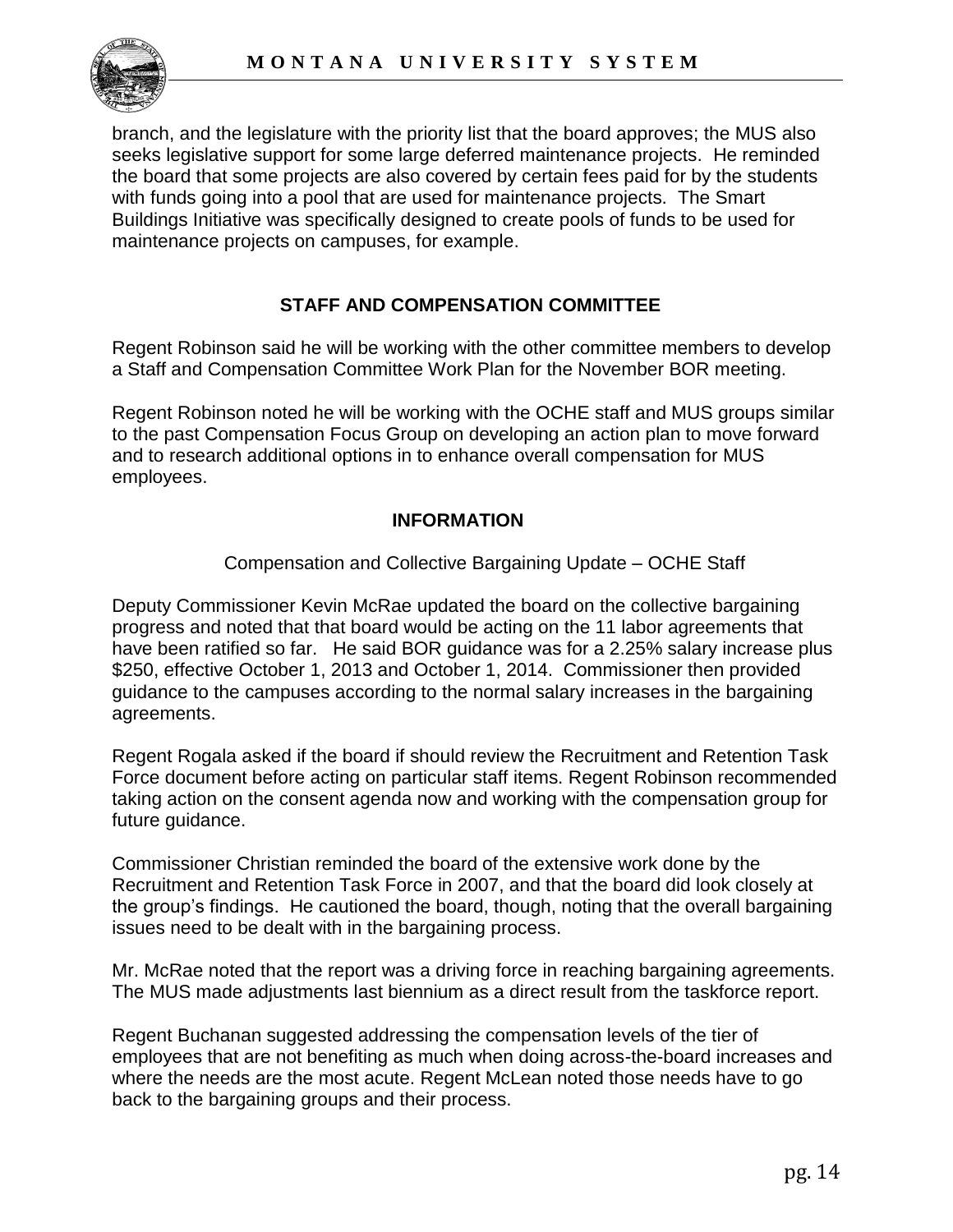

Regent Robinson moved approval of the consent agendas for staff items a-n and labor agreements a-k. Motion passed 7-0.

# **Public Comment**

- Marco Ferro, MEA-MFT, spoke in support of the work in the Compensation Focus Group and urged the board to develop a plan that will be part of legislative action.
- Jay Reardon, field representative for labor #1686, urged the board to recognize the employees at the lower compensation levels in addition to those employees at the highest compensation levels.
- Dean Ridgway, MSU custodian, spoke of concern of the compensation levels of custodians and that they are unable to continue to live in the communities they work in because of their low wages.
- Senator Jim Keane, Butte, noted the unions and the board have a responsibility to keep campuses safe for students and to have a staff to maintain the campuses. Senator Keane noted concerns by constituents and union members regarding the disparity in compensation for MUS administration and MUS employees that are on the lowest compensation levels.

Regent Albrecht committed to taking a comprehensive look at how to attract and attain all employees across the system and to be proactive in compensation issues.

# **TWO-YEAR EDUCATION & COMMUNITY COLLEGE COMMITTEE and ACTION**

## **INFORMATION**

a. Big Sky Pathways FY14 Plan

Deputy Commissioner Cech and T.J. Eyer, OPI, spoke on the Big Sky Pathways Initiatives. Goals include: to increase awareness for Big Sky Pathways programs; to expand the Big Sky Pathways Initiative by strengthening grants; to expand dual credit opportunities for high school students; creation of the State Career and Technical Education Board; expansion of career technical student organizations and; improve secondary and postsecondary awareness of Big Sky Pathways. They stressed the importance of students realizing the value of what this can provide in lower cost college credit.

Chair McLean strongly supported this effort. She requested that a high school teacher from eastern Montana find a place for a high school teacher from eastern Montana be added to the taskforce.

b. Dual Enrollment Taskforce

Regent Krauss spoke in support of dual enrollment opportunities across the state.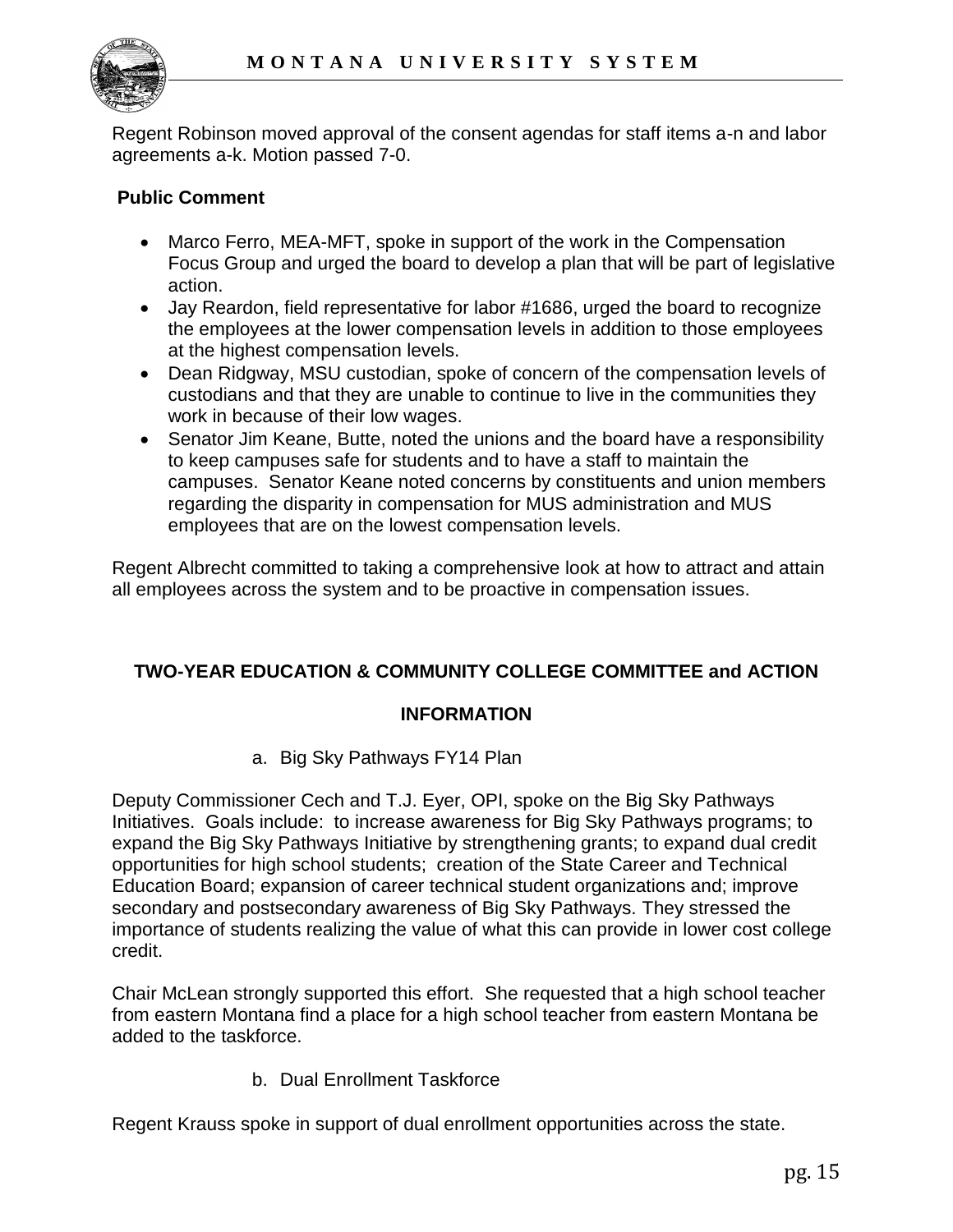

Deputy Commissioner Cech presented an overview of the Dual Enrollment Taskforce. The intent is to revise dual enrollment guidelines and make recommendations for expanding dual enrollment opportunities and participation across the state. The taskforce will recommend BOR policy revisions to enhancing dual enrollment opportunities to be acted upon at a future BOR meeting.

Chair McLean requested the taskforce work with the unions on an option of allowing teachers that have the appropriate accreditation to receive training and to be assessed on their understanding of the subject content.

Chair McLean also requested having an on-line application option for dual enrollment, one application that is the same for all students and all courses.

c. Two-Year to Four-Year Tuning Initiative

Deputy Commissioner Cech noted the Lumina Foundation funds to be focused on this initiative which will work with two-year and four-year colleges to address how we can create smooth pathways for students moving from two-year to four-year campuses. He stressed that this is a pilot program involving four-year business programs.

d. Developmental Education Council Next Steps

Sharon O'Hare, Assistant VP for Student Success UM, reported to the board about the work of the Developmental Education Council to develop strategies and programs and to form recommendations. She noted the goals of creating pilot projects for placement into developmental and college-level math, writing, and reading courses. Ms. O'Hare recognized the need for the MUS to partner with OPI to create a college readiness communication platform. She noted that the council will bring recommendations to the board for policy revisions to address guidelines for developmental education participation.

e. Workforce Development Taskforce – J. Cech, W. Cruzado

MSU President Cruzado noted progress made on the Workforce Development Taskforce that was created a year ago. She stated there is a profound sense of responsibility in the MUS to focus on future preparation for technical, energy, and healthcare fields.

Deputy Commissioner Cech provided details on key issues the taskforce has addressed over the past year, including: the MUS is a critical partner for all aspects of energy workforce development and to continue to develop education and outreach programs at both two-year and four-year campuses.

Short term and long-term goals: how to prepare students to enter the workforce; how can the MUS communicate more effectively and; how to respond quickly to industry needs. Dr. Cech noted that people do not look at what the MUS does as individual institutions, but rather as the MUS overall.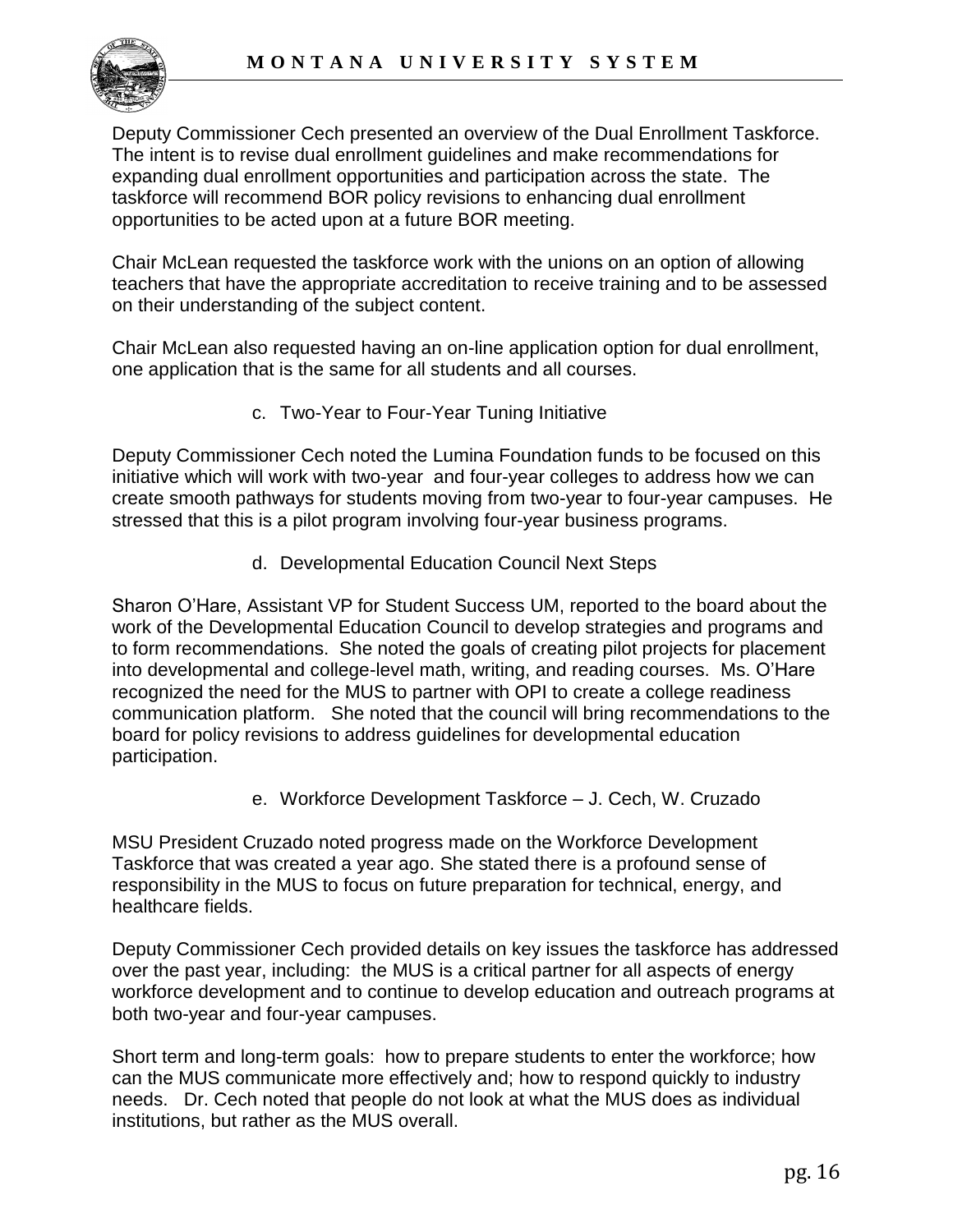

Regent Krauss spoke on the importance of two-year education and stressed that in order to reach the president and governor's goals of increasing degree attainment in higher education, it will involve both four-year and two-year campuses.

Board members noted that the taskforce needs to spend considerable time working with K-12 and OPI, use targeted communication from the taskforce and work closely with teachers and high school counselors.

### **ACTION**

Two-Year and Community College Committee 2014 Work Plan; *OCHE ITEM 160-118-R0913*

Regent Krauss moved approval of ITEM 160-118-R0913. Motion passed 7-0.

## **COMMITTEE REPORTS, DISCUSSION & ACTION**

- a**. Staff and Compensation Committee Report** (action taken during committee meeting)
- b. **Academic, Research and Student Affairs Report**

### **ACTION**

a. Level II Action Items (from July submission)

Regent Krauss moved approval of Level II Action Items (from July submission). Motion passed 7-0.

b. Policy 406 revision; OCHE ITEM 160-102-R0913

Regent Rogala moved approval of ITEM 160-102-R0913. Motion passed 7-0.

c. Policy 504.5 revision; OCHE ITEM 160-117-R0913

Regent Krauss moved approval of ITEM 160-117-R0913. Motion passed 7-0.

d. Honorary Degree: MSU-Bozeman

Regent Albrecht moved approval of the MSU honorary degree. Motion passed 7-0.

## **CONSENT**

e. Level I Memorandum

Regent Krauss moved approval of the Level II memorandum. Motion passed 7-0.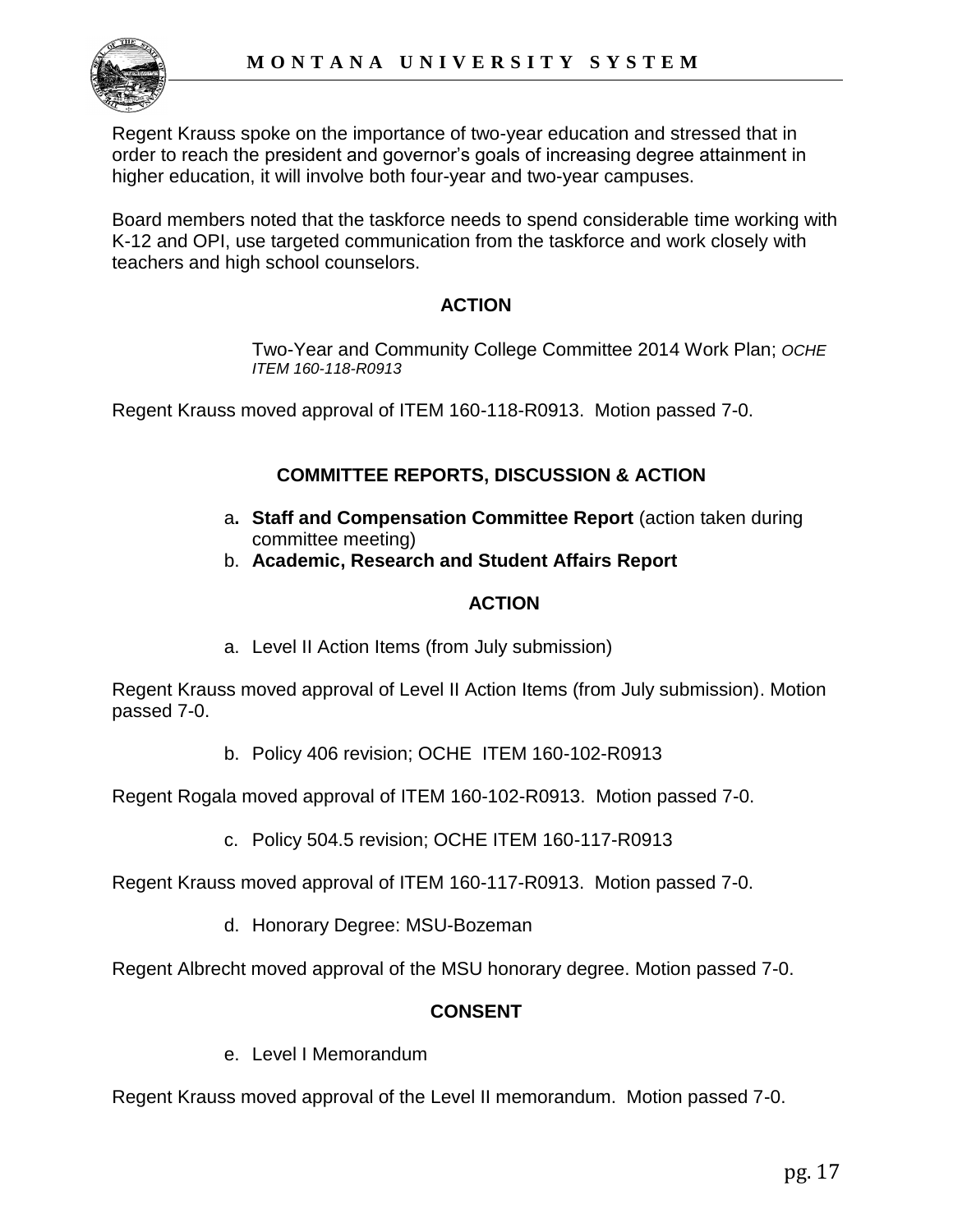

# c. **Administration, Budget and Audit Oversight Committee Report**

# **ACTION**

- a. FY 2014 MUS Operating Budgets; OCHE *ITEM 160105-R0912* 
	- All Funds Summary
	- MUS Operating Budgets System Summary Information and Campus Specific Information

Regent Robinson moved approval of ITEM 160-114-R0913. Motion passed 7-0.

b. Smart Buildings Initiative Fund Policy; OCHE *ITEM 160-104-R0913* 

Student Regent Rogala moved approval of ITEM 160-104-R0913. Motion passed 7-0.

#### **CONSENT**

- a. Proposal to Lease Two Building; MT Tech *ITEM 160-1501-R0913*
- b. Proposal to Lease Building for Bureau of Mines and Geology; MT Tech *ITEM 160-1502-R0913*
- c. Authorization for Operating Agreement Between UM Western and UMW Foundation; UM Western *ITEM 160-1601-R0913*
- d. Revision of BOR Policy 940.2, Application Fee; OCHE *ITEM 160-101- R0913*
- e. Renne Testing Center; MSU-Bozeman ITEM 160-2003-R0913
- f. Lewis Hall Basement Lab Renovation; MSU-Bozeman *ITEM 160-2004- R0913*
- g. Lewis Hall 307 & 407 Renovation; MSU-Bozeman *ITEM 160-2008-R0913*
- h. City College Repair/Replace HVAC; MSU-Billings *ITEM 160-2702-R0913*
- i. Renovate Existing Facilities; Great Falls College MSU *ITEM 160-2904- R0913*
- j. Renaming Center for Entrepreneurship; MSU-Bozeman *ITEM 160-2009- R0913*

Regent Krauss moved approval of the consent agenda items a-j. Motion passed 7-0.

d**. Two-Year and Community College Committee Report** (action was taken during the committee meeting)

The meeting adjourned at 11:55 AM.

#### **Approved by the Board of Regents on**

\_\_\_\_\_\_\_\_\_\_\_\_\_\_\_\_\_\_\_\_\_\_\_\_\_\_ \_\_\_\_\_\_\_\_\_\_\_\_\_\_\_\_\_\_\_\_\_\_\_\_\_\_\_\_\_\_\_\_\_\_